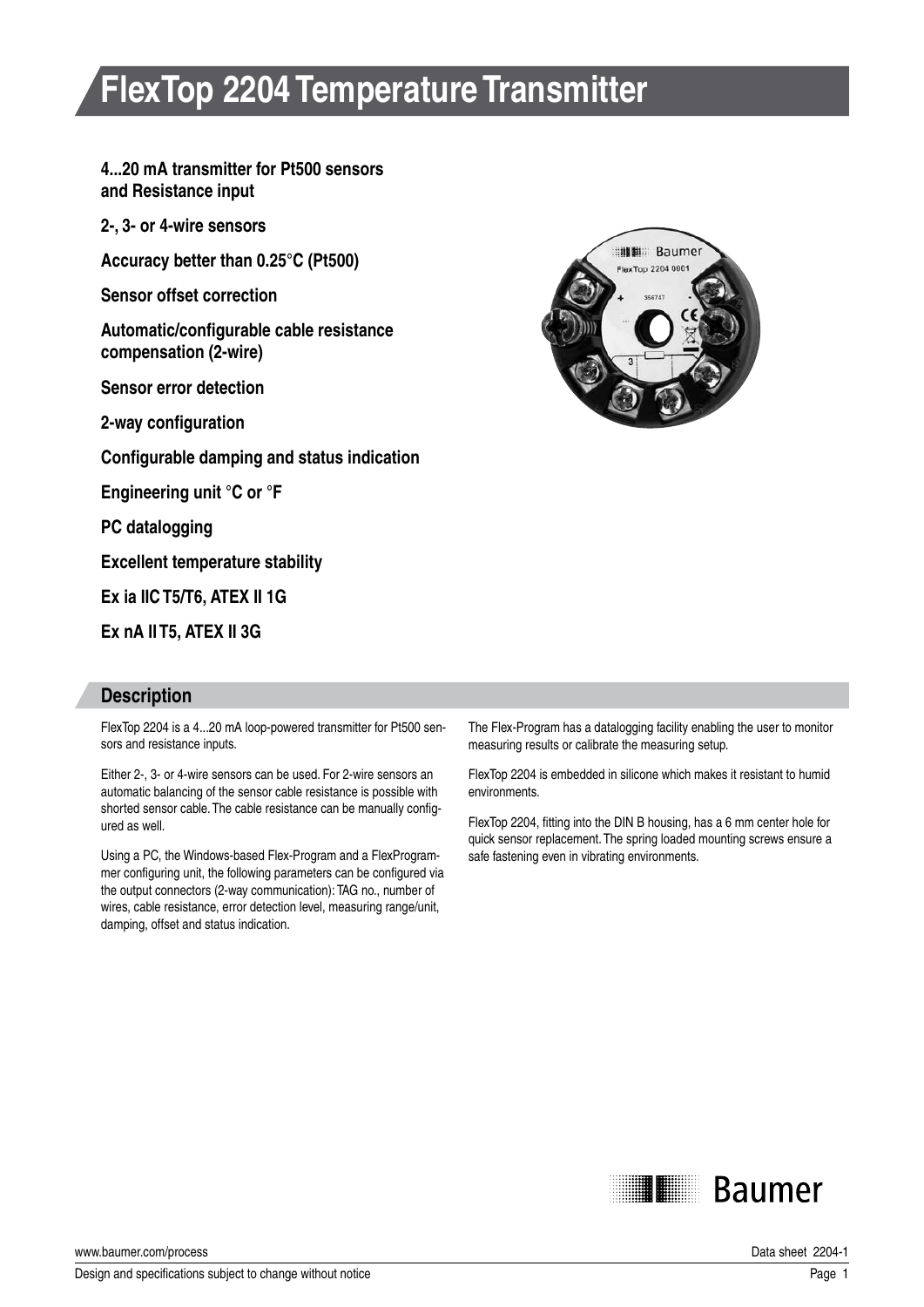## **Technical Data**

| Input                                   |                                   | <b>Environmental conditions</b>                      |                                                                                             |  |
|-----------------------------------------|-----------------------------------|------------------------------------------------------|---------------------------------------------------------------------------------------------|--|
| <b>Accuracy</b>                         | < $0.25^{\circ}C$ {2}             | <b>Operating temperature</b>                         | $-4085^{\circ}$ C                                                                           |  |
| Sample time                             | $< 0.7$ sec.                      | Storage temperature                                  | $-5590^{\circ}$ C                                                                           |  |
| <b>Pt500 Standard</b>                   | IEC/DIN/EN 60 751-2               | Humidity                                             | < 98% RH, cond. (IEC 68-2-38)                                                               |  |
| RTD measuring current                   | 0.15 mA, continuously             | <b>Vibrations</b>                                    | GL, test 2 (IEC 68-2-6)                                                                     |  |
| Sensor type                             | 2-, 3- or 4-wires {1}             | Long-term test                                       | IEC 770 6.3.2                                                                               |  |
| <b>Sensor short detection</b>           | $<$ -108 $^{\circ}$ C             | <b>EMC</b> data                                      |                                                                                             |  |
| Sensor break detection                  | $>211^{\circ}$ C                  | <b>Generic standards</b>                             | EN 61000-6-3, EN 61000-6-2                                                                  |  |
| <b>Error detection delay</b>            | $<$ 10 sec.                       | <b>Product standards</b>                             | EN 61326                                                                                    |  |
| <b>Compensation for</b>                 |                                   | <b>NAMUR</b>                                         | NAMUR NE21                                                                                  |  |
| cable error                             | < 0.02°C/Ohm (3-wire) {2}         |                                                      |                                                                                             |  |
| Cable resistance                        | Max. 20 Ohm /wire {1}             | Approval Ex ia IIC T5/T6, ATEX II 1G                 |                                                                                             |  |
| <b>Measuring unit</b>                   | $^{\circ}$ C or $^{\circ}$ F {1}  | Supply range<br>Internal inductivity                 | 828 VDC                                                                                     |  |
| <b>Protection</b>                       | $+/-$ 35 VDC                      |                                                      | $L_i \leq 10$ µH                                                                            |  |
| Suppression                             | 50 and 60 Hz                      | Internal capacity<br><b>Barrier data</b>             | $C_i \leq 10$ nF                                                                            |  |
| <b>Resolution</b>                       | 14 bit                            |                                                      | $U \le 28 V_{\text{dc}}$ ; $I \le 0.1 A$ ; $P \le 0.7 W$<br>T1T5:                           |  |
| Repeatability                           | $< 0.1^{\circ}C$ {2}              | Temperature class                                    | $-40 < T_{amb} < 85^{\circ}$ C<br>$-40 < T_{\text{amb}}^{\text{max}} < 50^{\circ}$ C<br>T6: |  |
| <b>Ripple immunity</b>                  | IEC 770 6.2.4.2                   |                                                      |                                                                                             |  |
| <b>Offset Adjustment</b>                | Max. $\pm$ 10°C {1} {2}           | <b>Mechanical data</b>                               |                                                                                             |  |
| Output                                  |                                   | <b>Dimensions</b>                                    | ø44 x 19 mm                                                                                 |  |
| Signal span                             | 420 mA, 2-wire                    | <b>Protection class</b>                              | Housing: IP 40                                                                              |  |
| <b>Accuracy</b>                         | < 0.1% of signal span             | Other data                                           |                                                                                             |  |
| <b>Supply range</b>                     | 835 VDC                           | Temperature drift                                    | Typ. 0.003% per °C                                                                          |  |
| <b>Ripple immunity</b>                  | $3V_{\text{rms}}$                 |                                                      | Max. 0.01% per °C                                                                           |  |
| Load equation                           | $R_i \leq (V_{ce} - 8)/23$ [kOhm] | Power-on time                                        | $10$ sec.                                                                                   |  |
| <b>Up/Down scaling limits</b>           | 23 mA/3.5 mA {1}                  | <b>Test conditions</b>                               |                                                                                             |  |
| Damping                                 | $030$ sec. $\{1\}$                | Configuration                                        | $0100^{\circ}C$                                                                             |  |
| <b>Protection</b>                       | Reversed polarity protection      | Amb. temperature                                     | 23°C +/- 2°C                                                                                |  |
| <b>Resolution</b>                       | 12 bit                            | Power supply                                         | 24 VDC                                                                                      |  |
| Effect of variations in supply voltage: |                                   | Disposal of product and packing                      |                                                                                             |  |
| <b>Output current</b>                   | 0.01% per volt                    | According to national laws or by returning to Baumer |                                                                                             |  |
| TAG No.                                 | 15 characters {1}                 |                                                      |                                                                                             |  |
|                                         |                                   | <b>Notes</b>                                         |                                                                                             |  |
|                                         |                                   | ${1}$                                                | Configurable                                                                                |  |

## **Measuring Ranges**

| <b>Type</b>     | <b>Standard</b>  | Range                  | Min. span      | <b>Accuracy</b>          |
|-----------------|------------------|------------------------|----------------|--------------------------|
| Pt500           | DIN/EN/IEC 60751 | $-100160^{\circ}C$ {2} | $25^{\circ}$ C | $0.25^{\circ}\mathrm{C}$ |
| Lin, resistance |                  | 01000 Ohm              | 5 Ohm          | Ohm                      |

{2} Pt500

#### **Ordering details - FlexTop 2204**

|                                                                                | 2204 000x (x)        |  |
|--------------------------------------------------------------------------------|----------------------|--|
| <b>Type</b>                                                                    | 8 <sup>'</sup> Digit |  |
| Not configured, standard safety                                                |                      |  |
| Not configured, Ex ia IIC T5/T6, ATEX II 1G                                    | っ                    |  |
| Not configured, Ex nA II 3G                                                    | 3                    |  |
| Configuration                                                                  | 9 <sup>'</sup> Digit |  |
| Configuration according to customer specifications (default is 0120°C, 3-wire) |                      |  |

Note: The FlexTop 2204 can be supplied in a 30 pcs. packing. Please contact Baumer for further information.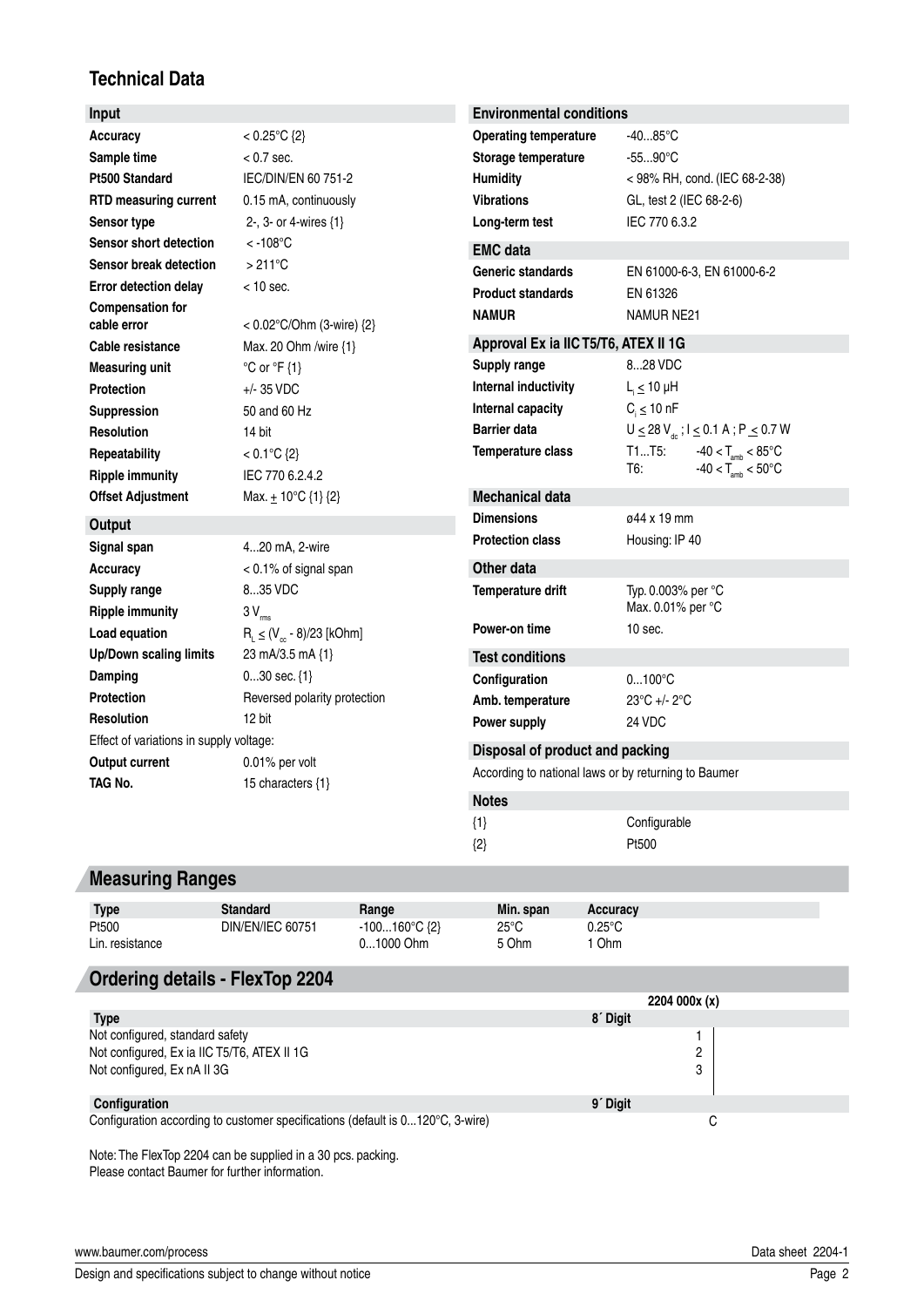### **Non-Ex Application**



**Ex Application**



#### **Configuration**



Note: Disconnect loop supply before connecting the FlexProgrammer to FlexTop 2204.

www.baumer.com/process Data sheet 2204-1